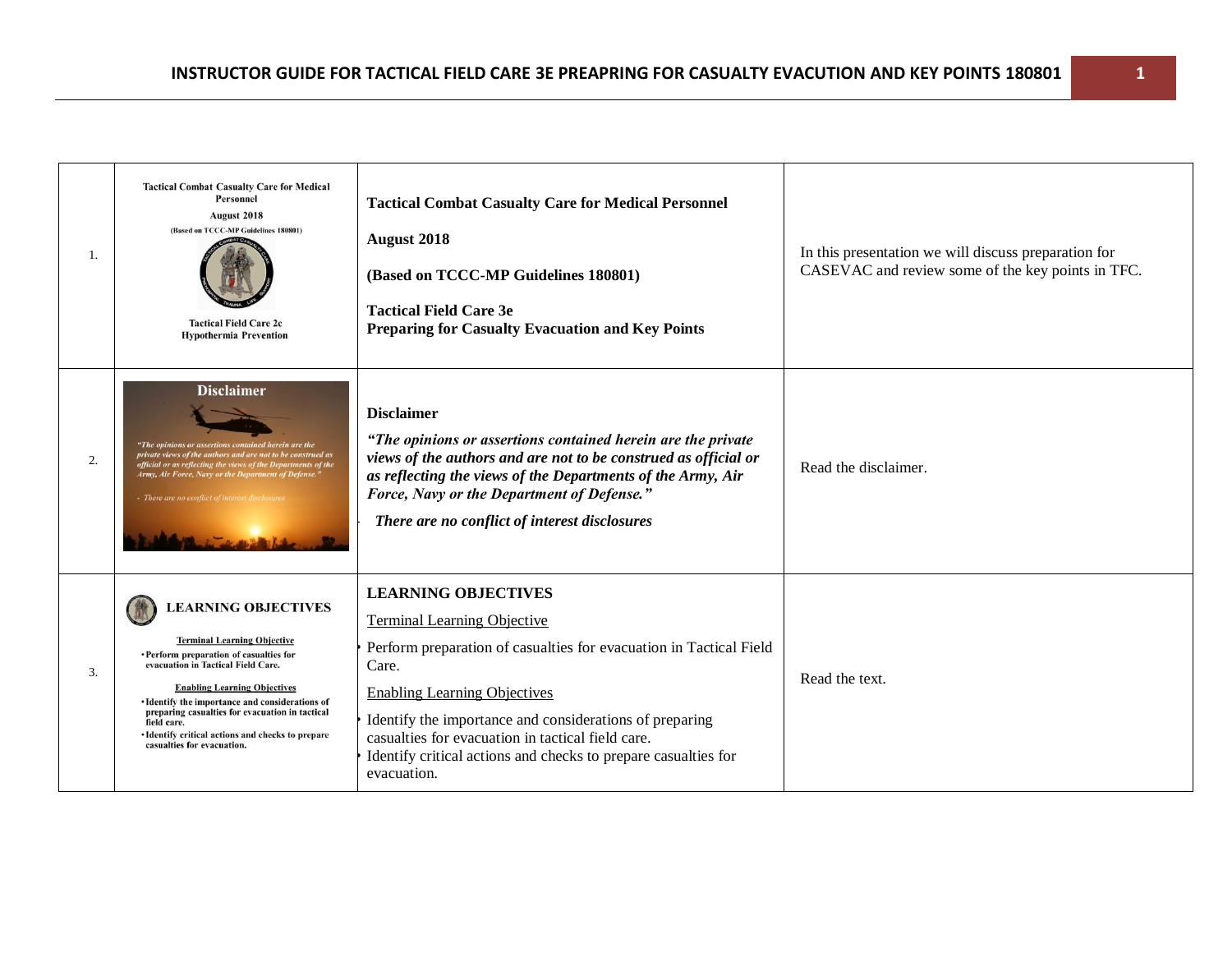| 4. | <b>LEARNING OBJECTIVES</b><br><b>Enabling Learning Objectives</b><br>• Identify factors in litter selection and<br>evacuation equipment in Tactical Field Care.<br>• Identify considerations for the evacuation of<br>ambulatory/walking wounded casualties in<br><b>Tactical Field Care.</b><br>· Identify considerations and fundamental<br>procedures for staging casualties for<br>evacuation at any location or platform. | <b>LEARNING OBJECTIVES</b><br><b>Enabling Learning Objectives</b><br>• Identify factors in litter selection and evacuation equipment in<br><b>Tactical Field Care.</b><br>• Identify considerations for the evacuation of<br>ambulatory/walking wounded casualties in Tactical Field Care.<br>• Identify considerations and fundamental procedures for staging<br>casualties for evacuation at any location or platform. | Read the text.                                                                                                        |
|----|--------------------------------------------------------------------------------------------------------------------------------------------------------------------------------------------------------------------------------------------------------------------------------------------------------------------------------------------------------------------------------------------------------------------------------|--------------------------------------------------------------------------------------------------------------------------------------------------------------------------------------------------------------------------------------------------------------------------------------------------------------------------------------------------------------------------------------------------------------------------|-----------------------------------------------------------------------------------------------------------------------|
| 5. | <b>LEARNING OBJECTIVES</b><br><b>Enabling Learning Objectives</b><br>• Identify the importance of pre-mission<br>evacuation equipment preparation and<br>rehearsals.<br>• Describe the preparation of a casualty for<br>evacuation in Tactical Field Care.                                                                                                                                                                     | <b>LEARNING OBJECTIVES</b><br><b>Enabling Learning Objectives</b><br>• Identify the importance of pre-mission evacuation equipment<br>preparation and rehearsals.<br>• Describe the preparation of a casualty for evacuation in<br>Tactical Field Care.                                                                                                                                                                  | Read the text.                                                                                                        |
| 6. | <b>Tactical Field Care Guidelines</b><br>19. Prepare for Evacuation<br>a. Complete and secure the TCCC Card (DD 1380)<br>to the casualty.<br>b. Secure all loose ends of bandages and wraps.<br>c. Secure hypothermia prevention<br>wraps/blankets/straps.<br>d. Secure litter straps as required. Consider<br>additional padding for long evacuations.                                                                        | <b>Tactical Field Care Guidelines</b><br>19. Prepare for Evacuation<br>a. Complete and secure the TCCC Card (DD 1380) to the<br>casualty.<br>b. Secure all loose ends of bandages and wraps.<br>c. Secure hypothermia prevention wraps/blankets/straps.<br>d. Secure litter straps as required. Consider additional<br>padding for long evacuations.                                                                     | These are things you should do to get the casualty ready to<br>board the evacuation platform.<br>Read the guidelines. |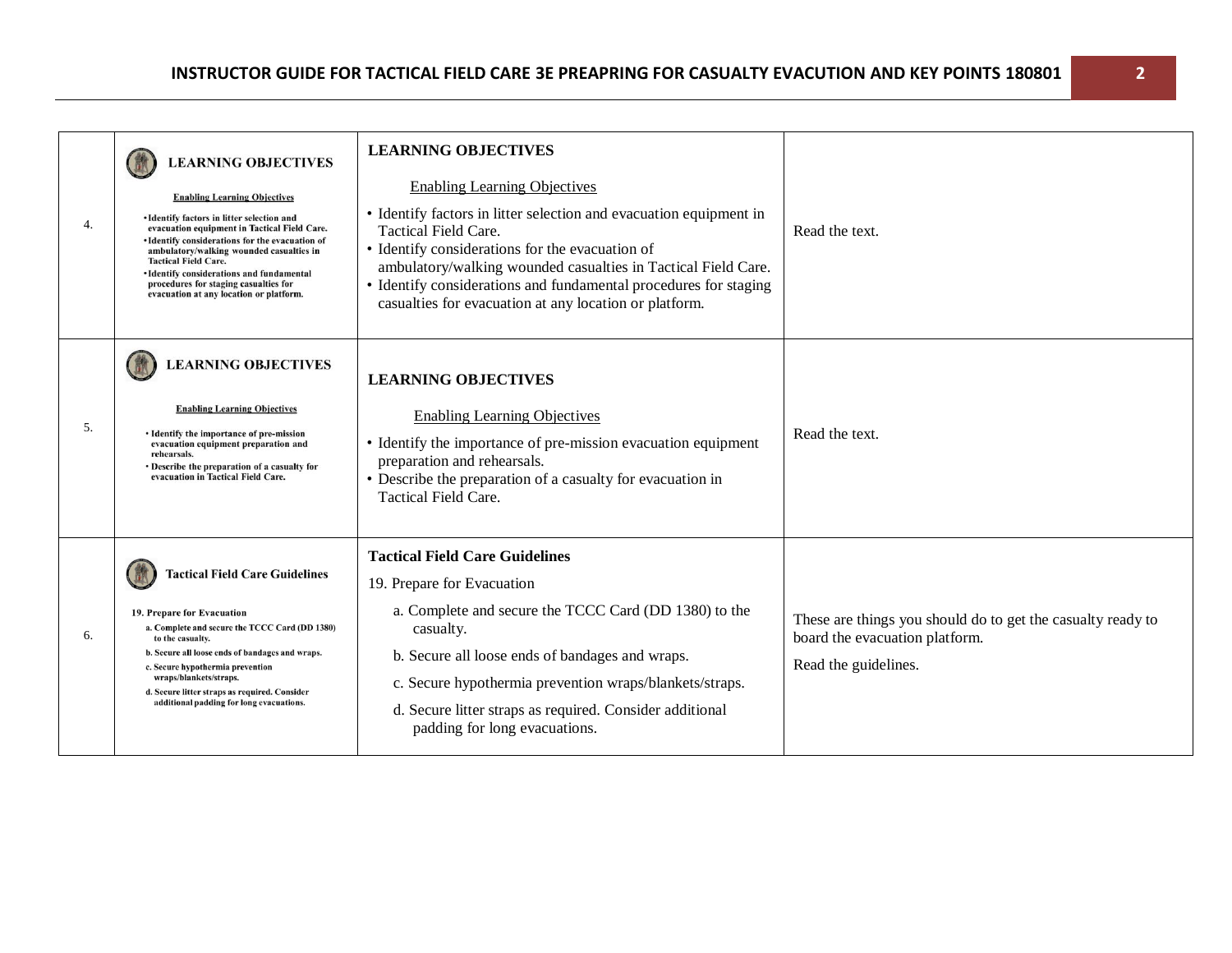| 7. | <b>Tactical Field Care Guidelines</b><br>19. Prepare for Evacuation (cont)<br>e. Provide instructions to ambulatory patients as<br>needed.<br>f. Stage casualties for evacuation in accordance<br>with unit standard operating procedures.<br>g. Maintain security at the evacuation point in<br>accordance with unit standard operating<br>procedures.    | <b>Tactical Field Care Guidelines</b><br>19. Prepare for Evacuation (cont)<br>e. Provide instructions to ambulatory patients as needed.<br>f. Stage casualties for evacuation in accordance with unit<br>standard operating procedures.<br>g. Maintain security at the evacuation point in accordance<br>with unit standard operating procedures. | Read the guidelines.                                                                                                                                                                                                                                                                                                                                                                                                                                                                                                                                                                             |
|----|------------------------------------------------------------------------------------------------------------------------------------------------------------------------------------------------------------------------------------------------------------------------------------------------------------------------------------------------------------|---------------------------------------------------------------------------------------------------------------------------------------------------------------------------------------------------------------------------------------------------------------------------------------------------------------------------------------------------|--------------------------------------------------------------------------------------------------------------------------------------------------------------------------------------------------------------------------------------------------------------------------------------------------------------------------------------------------------------------------------------------------------------------------------------------------------------------------------------------------------------------------------------------------------------------------------------------------|
| 8. | <b>Tactical Field Care Guidelines</b><br>19. Prepare for Evacuation (cont)<br>e. Provide instructions to ambulatory patients<br>as needed.<br>f. Stage casualties for evacuation in<br>accordance with unit standard operating<br>procedures.<br>g. Maintain security at the evacuation point in<br>accordance with unit standard operating<br>procedures. | <b>Secure Loose Ends</b><br>• Secure all loose ends of bandages, wraps and hypothermia<br>prevention materials.<br>Consider padding for long evacuations.                                                                                                                                                                                         | Secure all loose ends of bandages, medical equipment and<br>hypothermia prevention materials. You need to prevent<br>dressings and other medical items from being blown around<br>by rotor wash or becoming entangled with other equipment.<br>Loose materials can catch on everything from tree limbs to<br>body armor of litter bearers to parts of aircraft or vehicles.<br>Any snag like this can cause delays in evacuation or even<br>further injury to patients or providers.<br>Blankets and foil-based hypothermia materials are especially<br>susceptible to being caught in the wind. |
| 9. | <b>Package the Casualty</b><br>• Secure the casualty's weapons/equipment as<br>required.                                                                                                                                                                                                                                                                   | <b>Package the Casualty</b><br>Secure the casualty's weapons/equipment as required.                                                                                                                                                                                                                                                               | Secure the casualty's weapon and equipment in accordance<br>with unit SOP or mission requirements.<br>Clear and render safe any weapons evacuated with the<br>casualty.<br>Do not evacuate explosives with the casualty if possible.<br>Keep in mind that receiving medical personnel may not be<br>familiar with the equipment or have a way to secure it.                                                                                                                                                                                                                                      |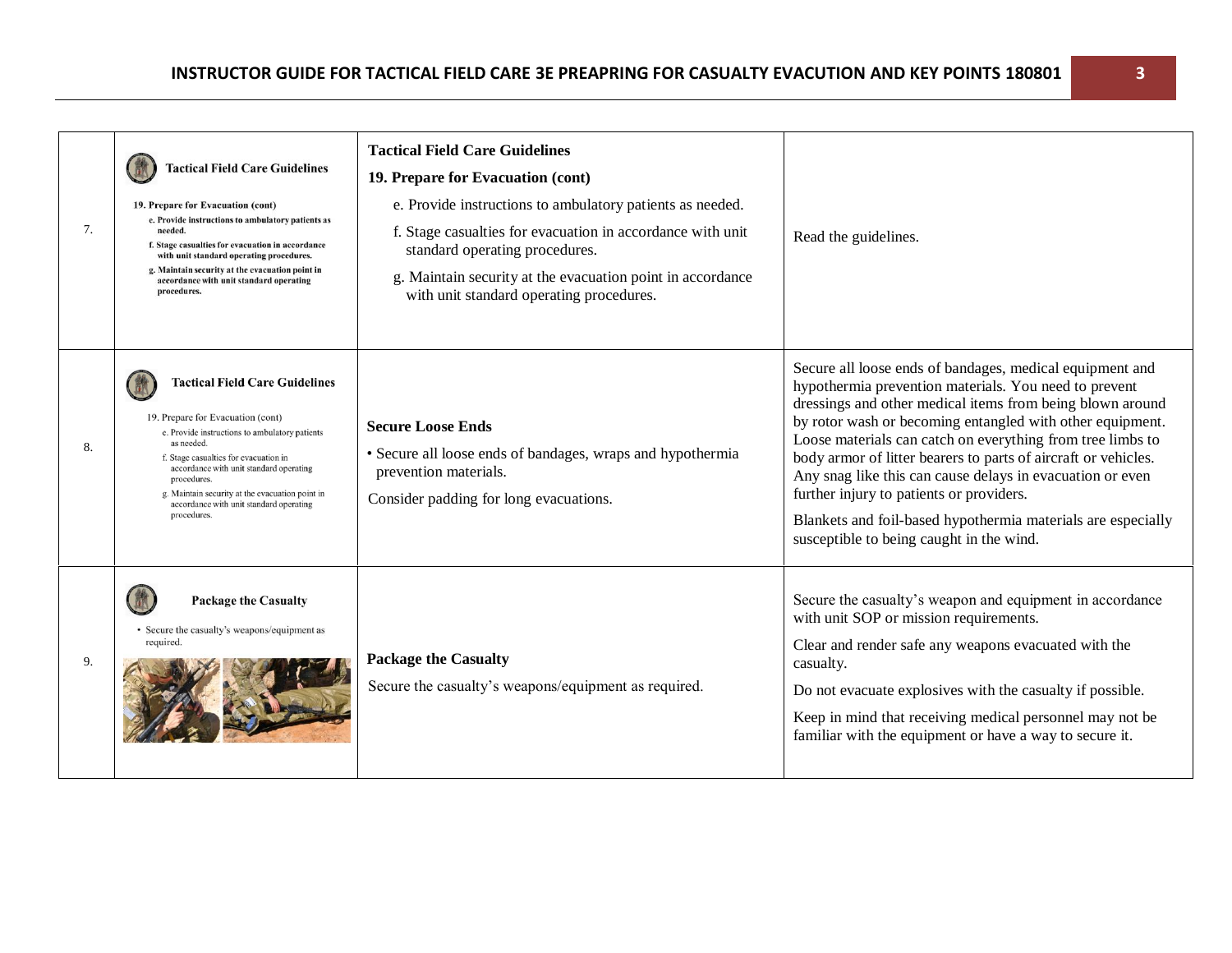| 10. | <b>Prep for Evacuation</b><br>• Evacuation equipment should be prepped by<br>unit personnel while treatment continues.                                                                                   | <b>Prep for Evacuation</b><br>Evacuation equipment should be prepped by unit personnel<br>while treatment continues.                                                                                    | Coordinate activities to save time.<br>Other unit members can prepare litters and evacuation<br>equipment while you provide treatment.<br>Do not delay getting casualties onto litters.<br>You can better prevent hypothermia by getting casualties off<br>of the ground.<br>If tactical situation developments demand a rapid movement<br>of casualties, it is easier to move them if they're already on<br>litters.                                                                                                                             |
|-----|----------------------------------------------------------------------------------------------------------------------------------------------------------------------------------------------------------|---------------------------------------------------------------------------------------------------------------------------------------------------------------------------------------------------------|---------------------------------------------------------------------------------------------------------------------------------------------------------------------------------------------------------------------------------------------------------------------------------------------------------------------------------------------------------------------------------------------------------------------------------------------------------------------------------------------------------------------------------------------------|
| 11. | <b>Prep for Evacuation</b><br>Casualty movement in TFC may be better<br>accomplished using litters.                                                                                                      | <b>Prep for Evacuation</b><br>Casualty movement in TFC may be better accomplished using<br>litters.                                                                                                     | Remember that we used carries and drags in Care Under Fire.<br>We did it that way to get the casualty to cover as quickly as<br>possible.<br>Now we have time to use litters.<br>Litters are usually better for moving a casualty a long<br>distance.<br>Casualties do NOT have to be placed supine on a litter. The<br>litter exists only to facilitate casualty movement. The casualty<br>can be placed in the best position that facilitates their care and<br>comfort. The casualty must, however, be secured to litter prior<br>to movement. |
| 12. | <b>Litter Selection</b><br>• Selection is based on the mission and the unit type.<br>• Rigid litters work better than pole-less or improvised.<br>• Consider terrain and obstacles in the operating area | <b>Litter Selection</b><br>• Selection is based on the mission and the unit type.<br>• Rigid litters work better than pole-less or improvised.<br>Consider terrain and obstacles in the operating area. | The unit should plan for ahead of time for how it will move<br>casualties in the operating environment. Unit members should<br>be trained on the chosen equipment.                                                                                                                                                                                                                                                                                                                                                                                |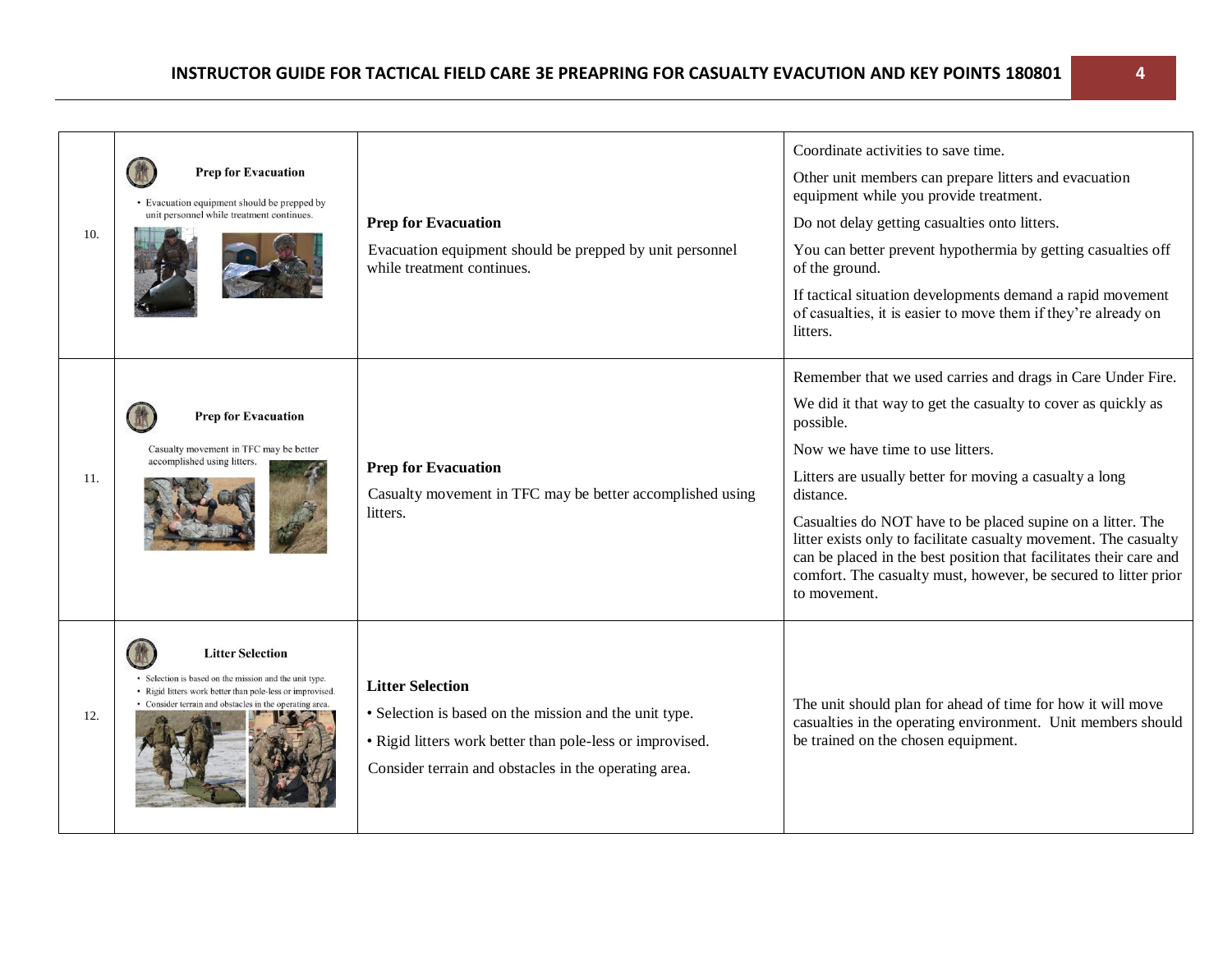| 13. | Be Prepared for the<br><b>Operating Environment</b>                                                                                                                                                                                                              | <b>Be Prepared for the Operating Environment</b>                                                                                                                                                                                                              | A pole-less litter is great as a contingency item in a rucksack,<br>but will not be as efficient as a poled litter in carrying a<br>casualty.<br>A Skedco is a great tool for moving over land on snow, but<br>can literally become a runaway sled if control is lost. |
|-----|------------------------------------------------------------------------------------------------------------------------------------------------------------------------------------------------------------------------------------------------------------------|---------------------------------------------------------------------------------------------------------------------------------------------------------------------------------------------------------------------------------------------------------------|------------------------------------------------------------------------------------------------------------------------------------------------------------------------------------------------------------------------------------------------------------------------|
| 14. | <b>Evacuation Equipment</b><br>• All unit members should know how to open and set<br>up litters and rehearse their use during pre-mission<br>training.<br>• All unit members should know who will carry litters<br>and/or where litters are located on vehicles. | <b>Evacuation Equipment</b><br>• All unit members should know how to open and set up litters<br>and rehearse their use during pre-mission training.<br>• All unit members should know who will carry litters and/or<br>where litters are located on vehicles. | Read the text.                                                                                                                                                                                                                                                         |
| 15. | <b>Package the Casualty</b><br>· Secure litter straps.<br>- Know your litter! Does it have attached straps or<br>does it need supplementary strapping?<br><b>Patient Securing Strap</b><br>NSN: 6530-00-784-4205                                                 | <b>Package the Casualty</b><br>· Secure litter straps.<br>-Know your litter! Does it have attached straps, or does it<br>need supplementary strapping?                                                                                                        | Read the text.                                                                                                                                                                                                                                                         |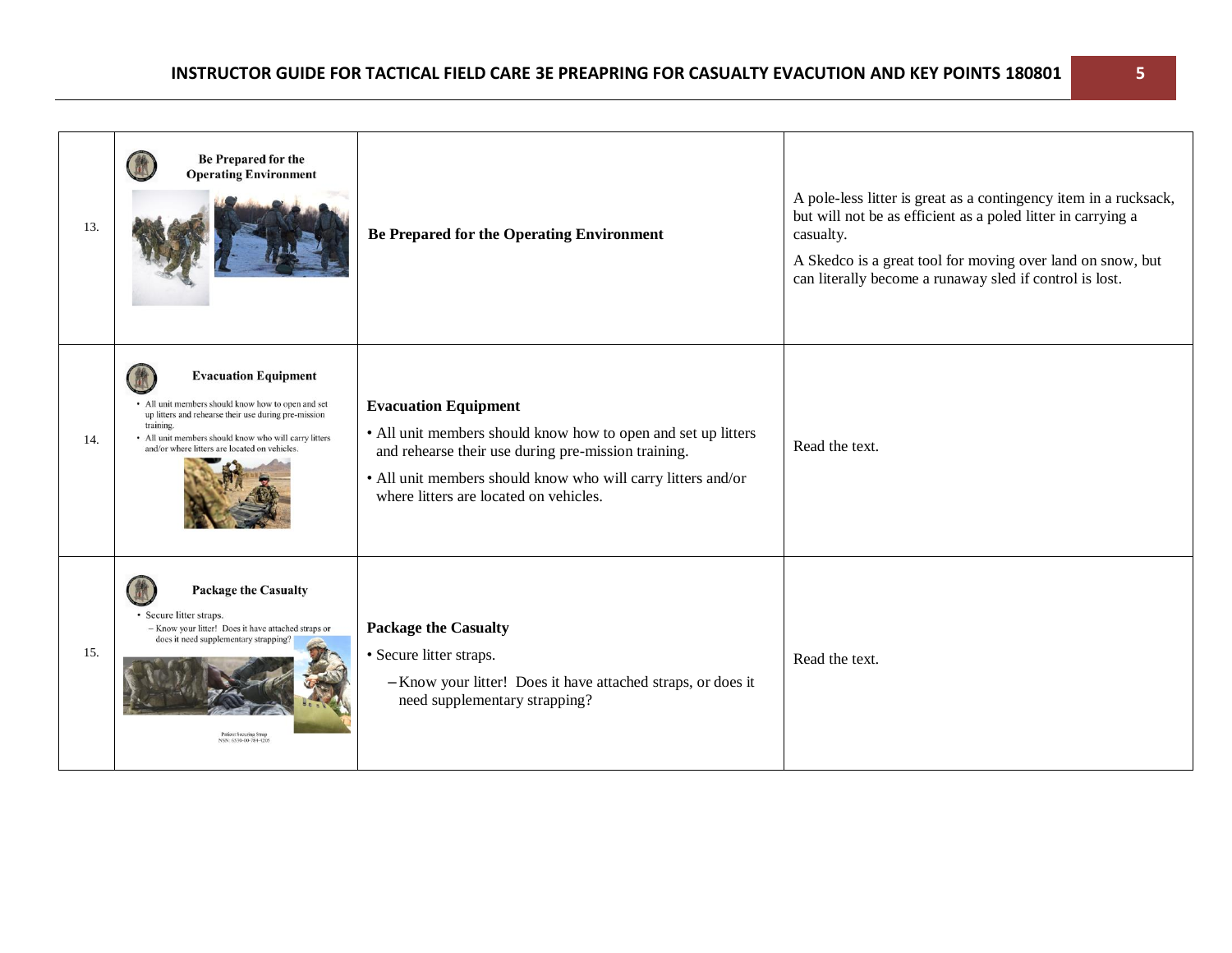| 16. | <b>Package the Casualty</b>                                                                                                                                                                                                                                                                                                                                                                                                                                                 | <b>Package the Casualty</b>                                                                                                                                                                                                                                                                                                                                                                                                                                    | Hypothermia prevention equipment should be tucked and<br>secured beneath the casualty and litter straps. Loose edges can<br>be caught up in wind or rotor wash or snagged on objects in<br>the helicopter as the casualty is loaded aboard. |
|-----|-----------------------------------------------------------------------------------------------------------------------------------------------------------------------------------------------------------------------------------------------------------------------------------------------------------------------------------------------------------------------------------------------------------------------------------------------------------------------------|----------------------------------------------------------------------------------------------------------------------------------------------------------------------------------------------------------------------------------------------------------------------------------------------------------------------------------------------------------------------------------------------------------------------------------------------------------------|---------------------------------------------------------------------------------------------------------------------------------------------------------------------------------------------------------------------------------------------|
| 17. | <b>Walking Wounded</b><br>• Provide instructions or assistance to ambulatory<br>patients as needed.<br>• Depending on the nature of their injuries, they may be<br>able to assist with carrying litters or providing security.<br>· Best to guide disoriented or visually impaired<br>casualties hand-to-shoulder to the evacuation platform.<br>• Instruct them on repeatedly<br>checking their own wounds and<br>dressings to ensure that bleeding<br>remains controlled. | <b>Walking Wounded</b><br>Provide instructions or assistance to ambulatory patients as<br>needed.<br>Depending on the nature of their injuries, they may be able to<br>assist with carrying litters or providing security.<br>Best to guide disoriented or visually impaired casualties hand-<br>to-shoulder to the evacuation platform.<br>Instruct them on repeatedly checking their own wounds and<br>dressings to ensure that bleeding remains controlled. | Read the text.                                                                                                                                                                                                                              |
| 18. | <b>Stage Casualties for Evac</b><br>• Be prepared for the arrival of the evacuation<br>platform.<br>• Stage the casualties in the loading sequence of<br>the evacuation platform.                                                                                                                                                                                                                                                                                           | <b>Stage Casualties for Evac</b><br>• Be prepared for the arrival of the evacuation platform.<br>• Stage the casualties in the loading sequence of the evacuation<br>platform.                                                                                                                                                                                                                                                                                 | Many units use tagging or color-coded chemlights to identify<br>casualty evacuation categories.                                                                                                                                             |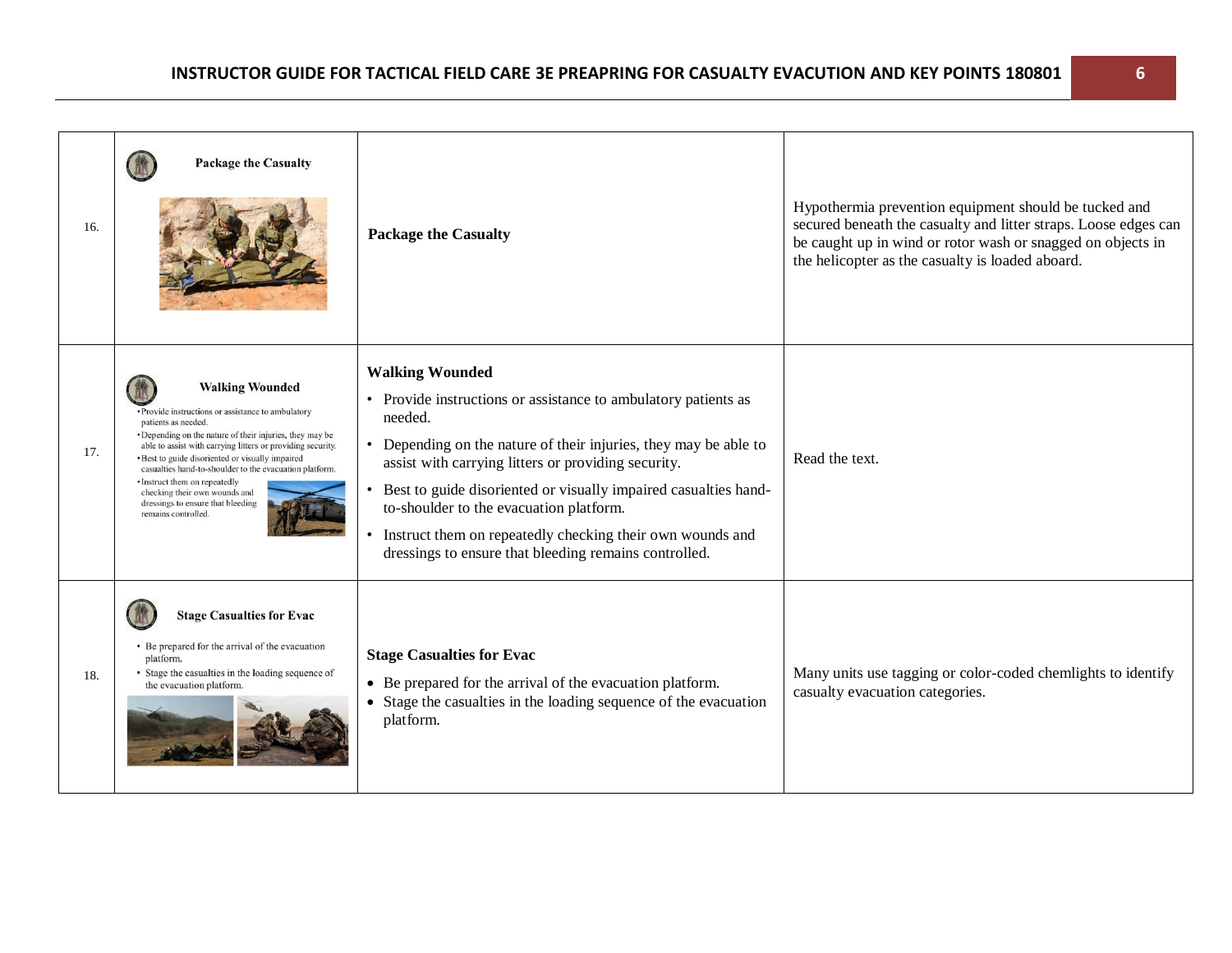| 19. | <b>Instructions from</b><br><b>Platform Crew</b><br>Take direction from the crew of the evacuation<br>platform on approaching the platform, loading<br>casualties, and turnover with receiving medics. | <b>Instructions from Platform Crew</b><br>Take direction from the crew of the evacuation platform on<br>approaching the platform, loading casualties, and turnover with<br>receiving medics. | Read the text.                                                                                  |
|-----|--------------------------------------------------------------------------------------------------------------------------------------------------------------------------------------------------------|----------------------------------------------------------------------------------------------------------------------------------------------------------------------------------------------|-------------------------------------------------------------------------------------------------|
| 20. | <b>SECURITY</b><br>Maintain security at the evacuation point in<br>accordance with unit SOP.                                                                                                           | <b>SECURITY</b><br>Maintain security at the evacuation point in accordance with unit<br>SOP.                                                                                                 | Read the text.                                                                                  |
| 21. | <b>Litter Carry Video</b><br>• Secure the casualty<br>on the litter.<br>• Bring his weapons.<br>• Maintain security.<br>Courtesy 75 <sup>th</sup> Ranger Regiment                                      | <b>Litter Carry Video</b><br>• Secure the casualty on the litter.<br>• Bring his weapons.<br>· Maintain security.                                                                            | Click on the photo to play the video.<br>Remember - Don't let the casualty fall off the litter! |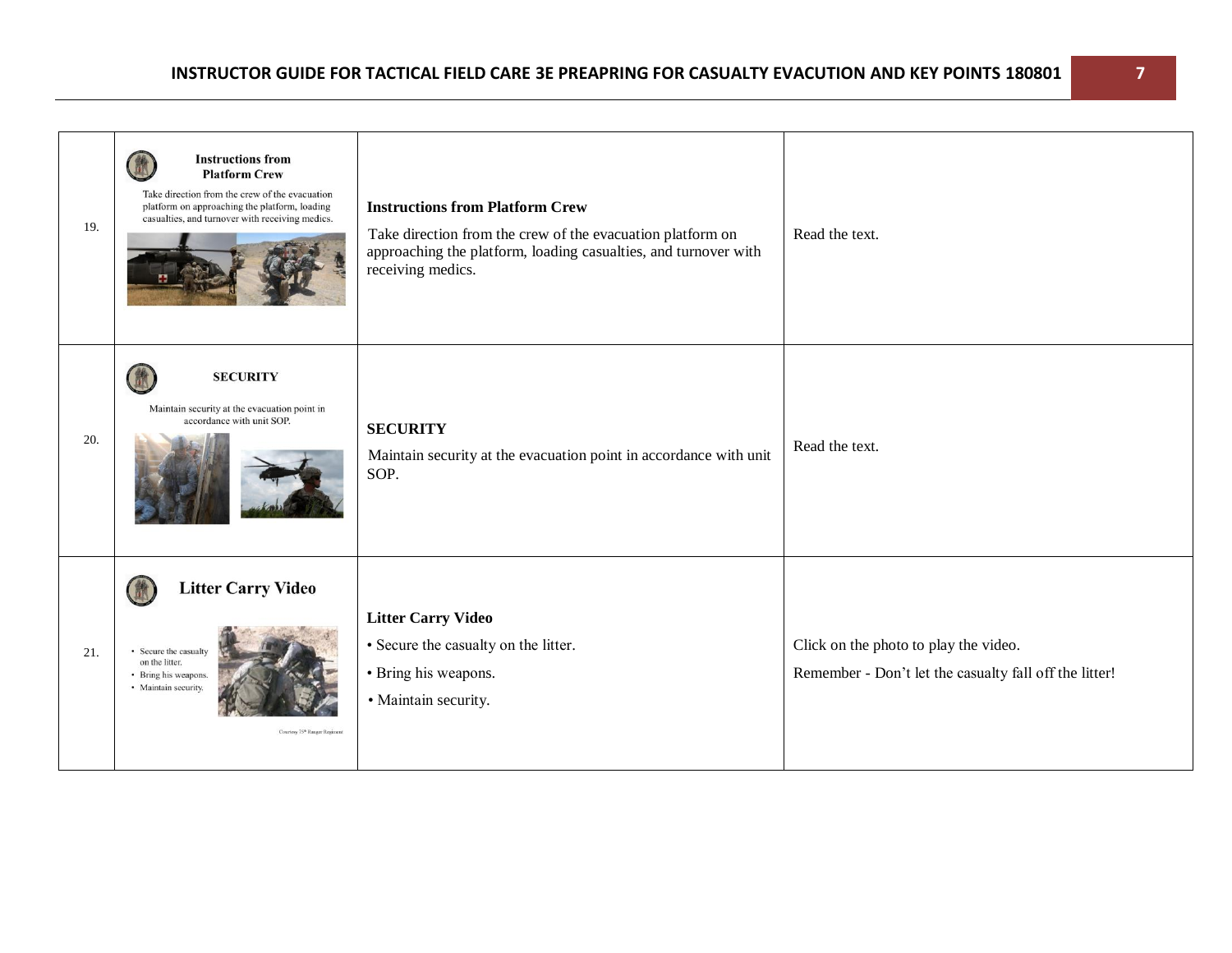| 22. | <b>Questions?</b>                                                                                                                                                                                                                                                                                                                                                                                                                                                                                                                                                                                       | <b>Questions?</b>                                                                                                                                                                                                                                                                                                                                                                                                                                                                                                                                                                                    |                                                                                                                                                                                                                                                                                                                        |
|-----|---------------------------------------------------------------------------------------------------------------------------------------------------------------------------------------------------------------------------------------------------------------------------------------------------------------------------------------------------------------------------------------------------------------------------------------------------------------------------------------------------------------------------------------------------------------------------------------------------------|------------------------------------------------------------------------------------------------------------------------------------------------------------------------------------------------------------------------------------------------------------------------------------------------------------------------------------------------------------------------------------------------------------------------------------------------------------------------------------------------------------------------------------------------------------------------------------------------------|------------------------------------------------------------------------------------------------------------------------------------------------------------------------------------------------------------------------------------------------------------------------------------------------------------------------|
| 23. | <b>Further Elements</b><br>of Tactical Field Care<br>• Reassess regularly.<br>• Minimize removal of uniform and protective<br>gear, but get the job done.<br>• Replace body armor after care, or at least<br>keep it with the casualty. He or she may need<br>it again if there is additional contact.                                                                                                                                                                                                                                                                                                  | <b>Further Elements of Tactical Field Care</b><br>• Reassess regularly.<br>• Minimize removal of uniform and protective gear, but get the<br>job done.<br>• Replace body armor after care, or at least keep it with the<br>casualty. He or she may need it again if there is additional<br>contact.                                                                                                                                                                                                                                                                                                  | A few final points                                                                                                                                                                                                                                                                                                     |
| 24. | <b>Summary of Key Points</b><br>in Tactical Field Care<br>· Still in a hazardous environment<br>• Limited medical resources<br>• Hemorrhage control<br>• Airway management<br>• Breathing – treat suspected tension pneumothorax<br>• Transition from tourniquet to another form of hemorrhage<br>control when appropriate<br>• Use TXA for casualties in or at risk of shock<br>• For hemorrhagic shock, resuscitate with blood products<br>per the TCCC Guidelines when they are available<br>• Hypotensive resuscitation with Hextend for hemorrhagic<br>shock when blood products are not available | <b>Summary of Key Points in Tactical Field Care</b><br>· Still in a hazardous environment<br>• Limited medical resources<br>• Hemorrhage control<br>• Airway management<br>• Breathing – treat suspected tension pneumothorax<br>• Transition from tourniquet to another form of hemorrhage<br>control when appropriate<br>• Use TXA for casualties in or at risk of shock<br>• For hemorrhagic shock, resuscitate with blood products per the<br>TCCC Guidelines when they are available<br>• Hypotensive resuscitation with Hextend for hemorrhagic shock<br>when blood products are not available | TFC takes place in a hazardous environment.<br>The enemy may be close, and medical care may be far away.<br>There is more time here than in Care Under Fire, but still, you<br>should do only those aspects of care that are really important.<br>Remember that your unit may have to move quickly at short<br>notice. |